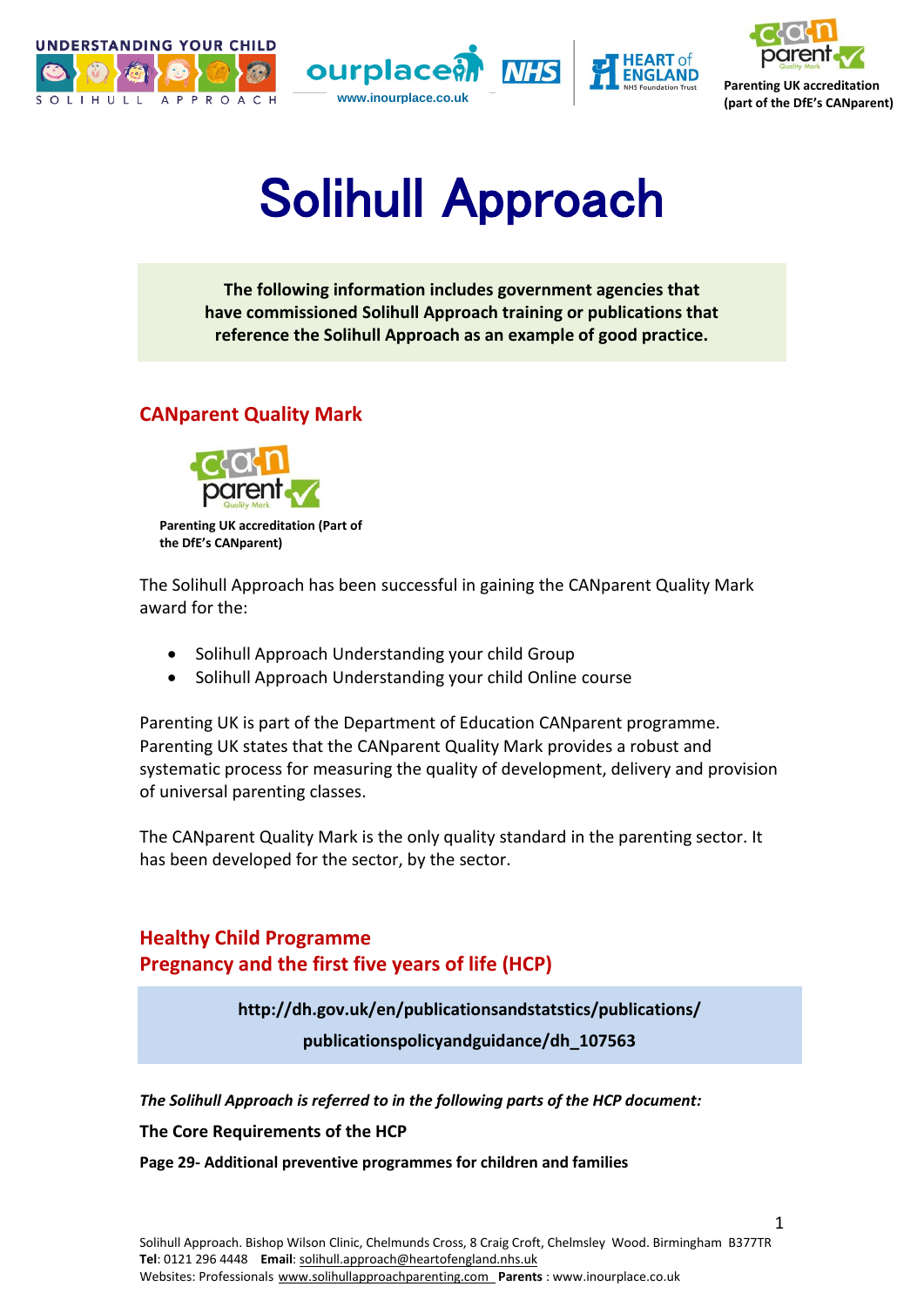







This way of working with parents underpins a number of evidence-based services in the middle range of need and risk, such as the Family Partnership Model, the Solihull Approach and promotional interviewing – as well as intensive programmes such as the Family Nurse Partnership programme.

#### **The HCP Schedule**

#### **Pregnancy up to 28 Weeks**

#### **Page 34** -**Ambivalence about pregnancy, low self-esteem and relationship problems**

Problems should be addressed using:

- Techniques to promote a trusting relationship and develop problem-solving abilities within the family (e.g. promotional/ motivational interviewing; the Family Partnership Model; and the Solihull Approach):
	- establish what each parent's individual support needs are;
	- provide one or two structured listening support contacts;
	- work in partnership with families to develop problem-solving skills;
- support to access antenatal care; and
- preparation for parenthood (which could include separate sessions for fathers only).

#### **Birth to One Week**

#### **Page 39- Problems such as conflict with partner and lack of social support**

Techniques to promote a trusting relationship and develop problem-solving abilities within the family (e.g. promotional/motivational interviewing; Family Partnership Model; the Solihull Approach; and One Plus One Brief Encounters) should be used to:

- establish what each parent's individual support needs are;
- provide one or two structured listening support visits; and
- work in partnership with families to develop problem-solving skills.

#### **One to Six Weeks**

#### **Page 44 - Parenting support**

Techniques to promote a trusting relationship with both parents and to help them develop problem-solving abilities within the family (e.g. promotional/ motivational interviewing; Family Partnership Model; and the Solihull Approach) should be used to:

- establish what each parent's individual support needs are;
- provide one or two structured listening support visits; and
- work in partnership with families to develop problem-solving skills.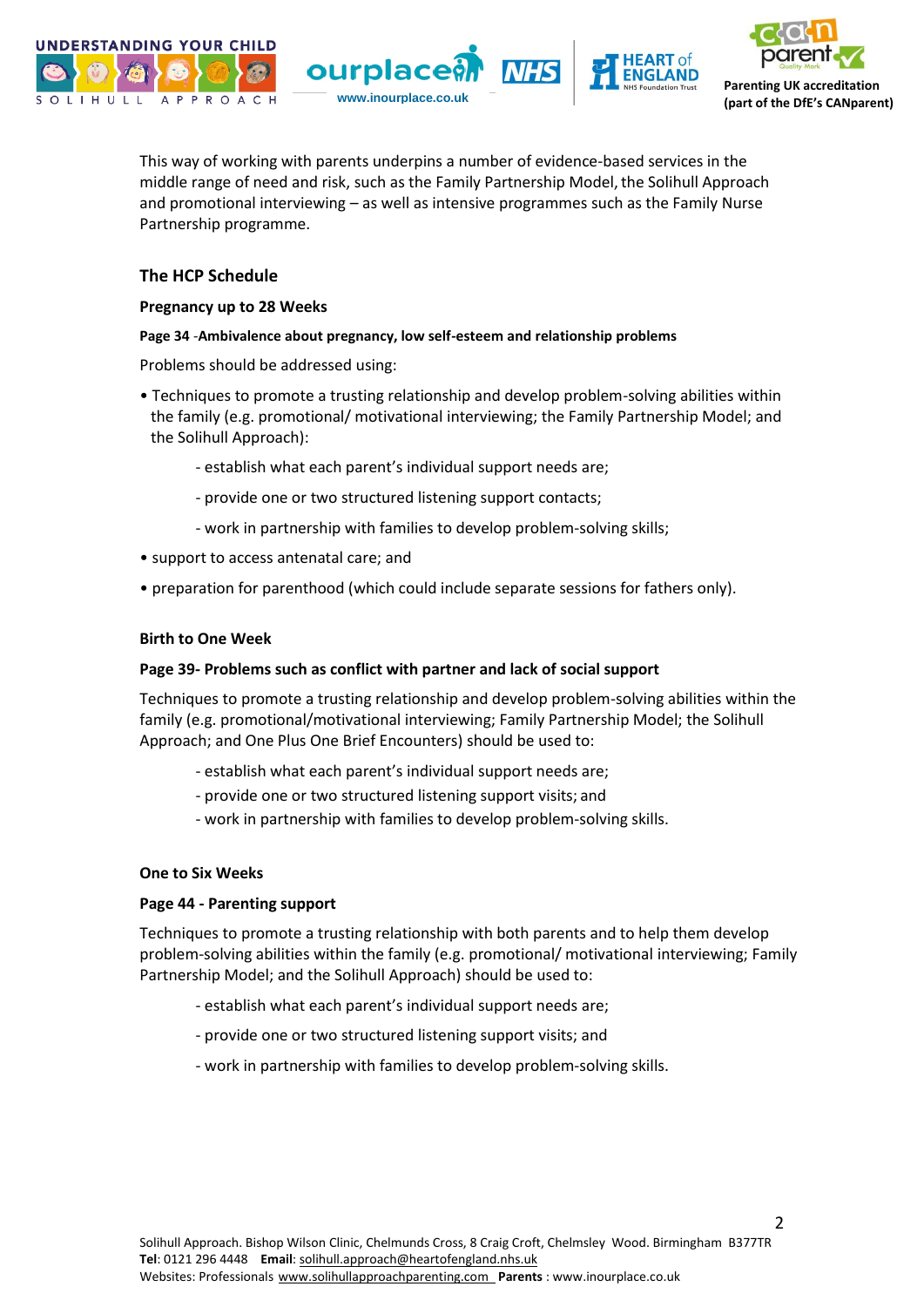





#### **Six Weeks to Six Months**

#### **Page 49 - Parenting support**

Techniques to promote a trusting relationship and develop problem-solving abilities within the family (e.g. promotional/ motivational interviewing; Family Partnership Model; and the Solihull Approach) should be used to:

- establish what each parent's individual support needs are;
- provide one or two structured listening support visits; and
- work in partnership with families to develop problem-solving skills.

#### **Six Months to One Year**

#### **Page 52 - Parenting support**

Health professional to facilitate access to Sure Start children's centre and early years services.

Techniques to promote a trusting relationship and develop problem-solving abilities within the family (e.g. promotional interviewing; Family Partnership Model; and the Solihull Approach) should be used to:

- establish what each parent's individual support needs are
- provide one or two structured listening support visits; and
- work in partnership with families to develop problem-solving skills

### **CANparent Government scheme**

**[www.canparent.org.uk](http://www.canparent.org.uk/)**

#### **[www.solihullapproachparenting.com](http://www.solihullapproachparenting.com/)**

CANparent is a government scheme taking place between April 2012 – March 2014 where parents or an adult caring for a child aged 0-5 years old (up to the day before the child's 6th birthday) who live in 3 pilot areas of Camden, Middlesbrough and High Peak (Derbyshire) can obtain a parent class voucher. They can use the voucher, which has a value of £100 (before VAT) to attend at one of a range of designated parenting classes. The Solihull Approach is a designated provider in all 3 areas for the 'Understanding your child's behaviour' parenting group.

In addition, the Solihull Approach is in the process of designing an online parenting class that will be available in High Peak.

### **National Academy for Parenting Practitioners**

 **The Solihull Approach was commissioned by the National Academy for Parenting Practitioners 2009-2010. The National Academy for Parenting Practitioners' work was decommissioned in 2010 and their work training offer place work was taken over by CWDC from April 2010.** 

## **National Institute for Clinical Excellence (NICE)**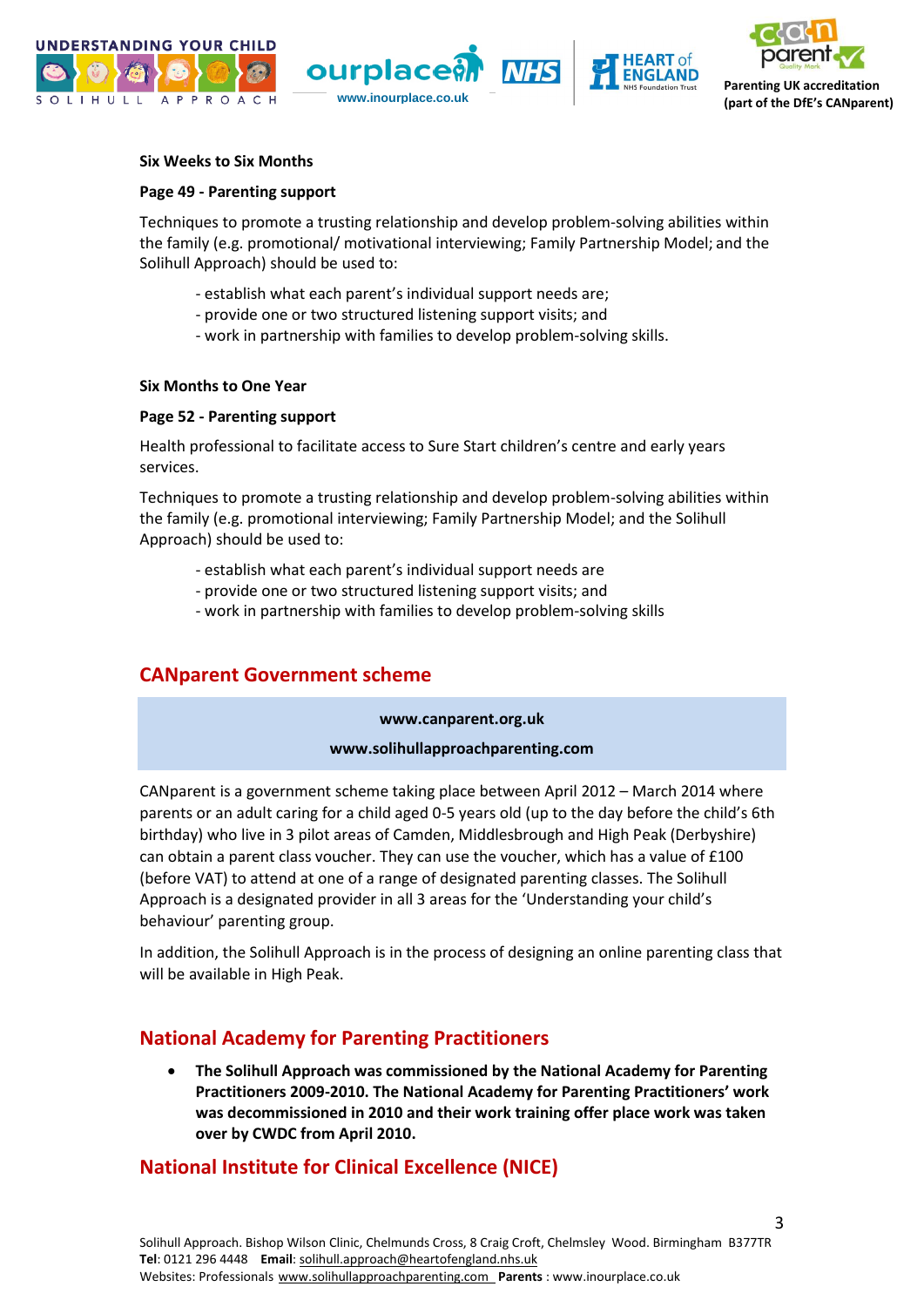







**(part of the DfE's CANparent) www.inourplace.co.uk**

## **[http://www.nice.org.uk/usingguidance/sharedlearningimplementingniceguidance](http://www.nice.org.uk/usingguidance/sharedlearningimplementingniceguidance/examplesofimplementation/eximpresults.jsp?o=334)**

**[/examplesofimplementation/eximpresults.jsp?o=334](http://www.nice.org.uk/usingguidance/sharedlearningimplementingniceguidance/examplesofimplementation/eximpresults.jsp?o=334)**

### **The Solihull Approach is included as an example of good practice in the NICE – Shared Learning: Implementing NICE guidance**

**Title:** Solihull Approach Parenting Group

#### **Description:**

Solihull Approach is a 10 week parenting group for parents with children from universal to complex needs and aged 0-18 years. It is based on the Solihull Approach model of containment, reciprocity and behaviour management and uses social learning theory in the design of the parenting programme. It is delivered by two trained professionals from a wide range of professions and agencies through joint working and following a resource manual for parents with children.

#### **Full title of NICE guidance:**

TA102 - NICE TA102 Parent-Training/ Education programme in the management of children with conduct disorders

## **Children's Workforce Development Council**



**www.cwdcouncil.org.uk/.../training-on-parenting-programmes**

**The Solihull Approach has been included in the Free Training place offer by the CWDC for 2010-11. The Solihull Approach delivered a fifth of the free training place offer.**

- The Children's Workforce Development Council (CWDC) leads change so that the thousands of people and volunteers working with children and young people across England. They advise and work in partnership with different organisations.
- **1000 places - Evidence based parenting programs -**Details of our offer of 1000 training places on evidence based parenting programs. CWDC is pleased to be funding 1000 places on training courses to deliver evidence based parenting programs over the 2010-11 financial year.
- **Who is eligible for training?** The 'priority groups' targeted to receive this training are family intervention key workers, practitioners working in Sure Start children's centers and practitioners supporting extended services in schools. In addition, CWDC will consider requests from parenting commissioners for training places for areas of local priority.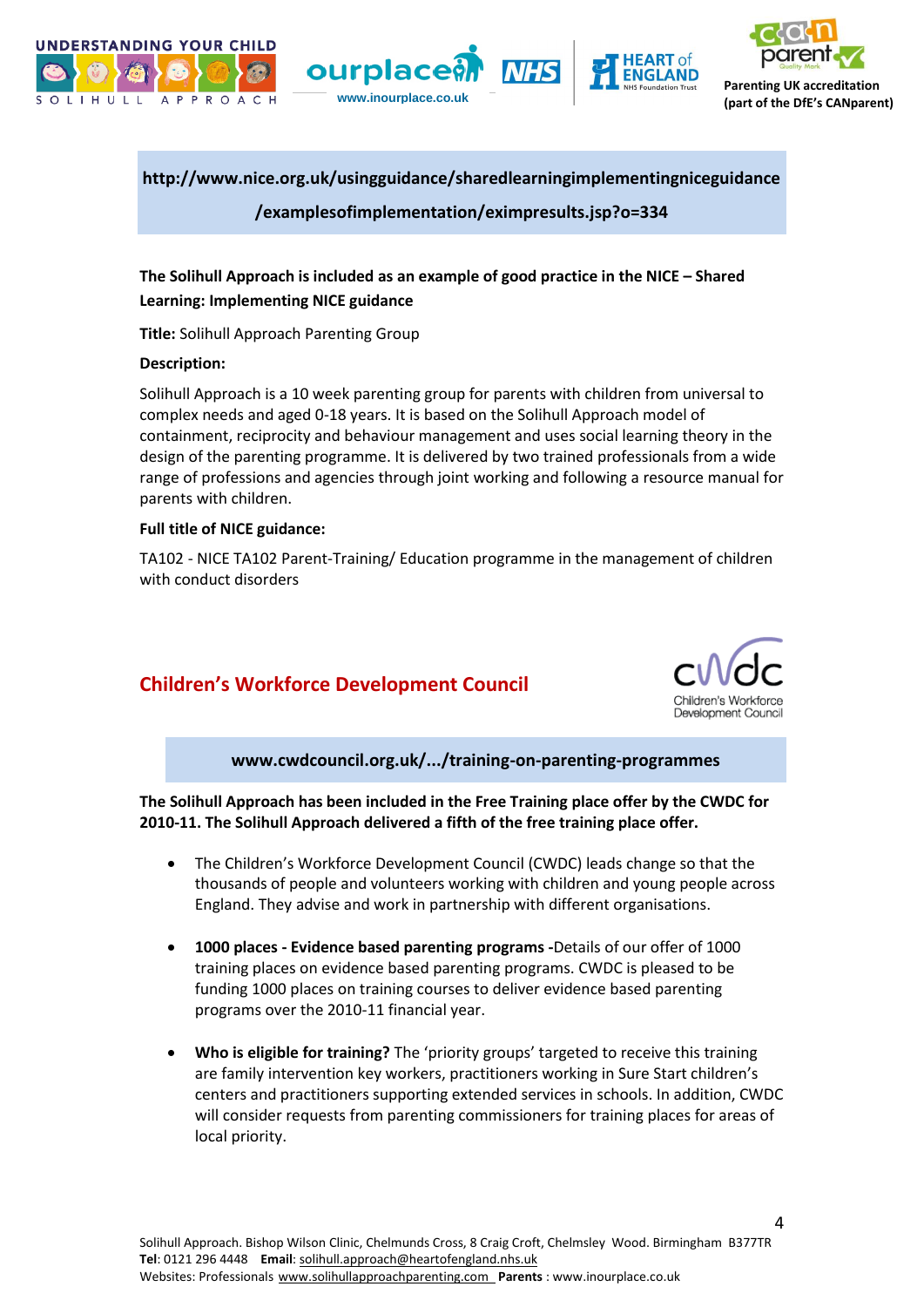





 **For which programs are places being offered?-**The Solihull Approach programs named below were included in the training places offer:

#### **Solihull Approach 1:1** and **Solihull Approach Group**

 This training provision was previously funded by the National Academy for Parenting Practitioners. In transferring this responsibility, not all the previous providers have been commissioned by us. Incredible Years training has not been made available. That this training is not to be offered has no bearing on its suitability for use; it simply reflects the practical constraints and limited timescale which our offer is now working under. The programs that they offer continue to be highly recommended and remain as such on the Commissioning Toolkit.

#### **[https://www.cwdcouncil.org.uk/assets/0001/1190/SP162-](https://www.cwdcouncil.org.uk/assets/0001/1190/SP162-010_IAG_Solihull_Approach.pdf) [010\\_IAG\\_Solihull\\_Approach.pdf](https://www.cwdcouncil.org.uk/assets/0001/1190/SP162-010_IAG_Solihull_Approach.pdf)**

Choosing the right programme, Solihull Approach - Contains a summary of evidence and outline for the Solihull Approach 2 day foundation and parenting group programme

#### **http://www.cwdcouncil.org.uk/assets/0000/9241/11017\_SP650310\_Solihull\_approach\_pr opspectusv2.pdf**

Prospectus, Training to deliver, Solihull Approach parenting group 2010-11. Contains a summary of evidence and outline for the Solihull Approach parenting group.

## **Commissioning Toolkit**

#### **[www.commissioningtoolkit.org/](http://www.commissioningtoolkit.org/)**

#### **The Solihull Approach is included as one of the programmes in the commissioner's toolkit**

**What is it?** The Toolkit is a searchable database of parenting interventions designed to provide information and guidance for commissioners, service managers and programme developers on the quality and effectiveness of parenting programmes/approaches

## **Health Visiting Career**

## **http://www.dh.gov.uk/prod\_consum\_dh/groups/dh\_digitalassets/@dh/@en/ documents/digitalasset/dh\_134574.pdf**

This report is for commissioners, practice educators, line managers, service leads and newly qualified health visitors, including all those who have responsibility for the skills, support and experiences of newly qualified health visitors. The purpose is to gain understanding of the current picture, identify areas of good practice, and suggest ways that these can be shared and enhanced.

#### **Solihull Approach included:**

#### **Training and Development – Page 17**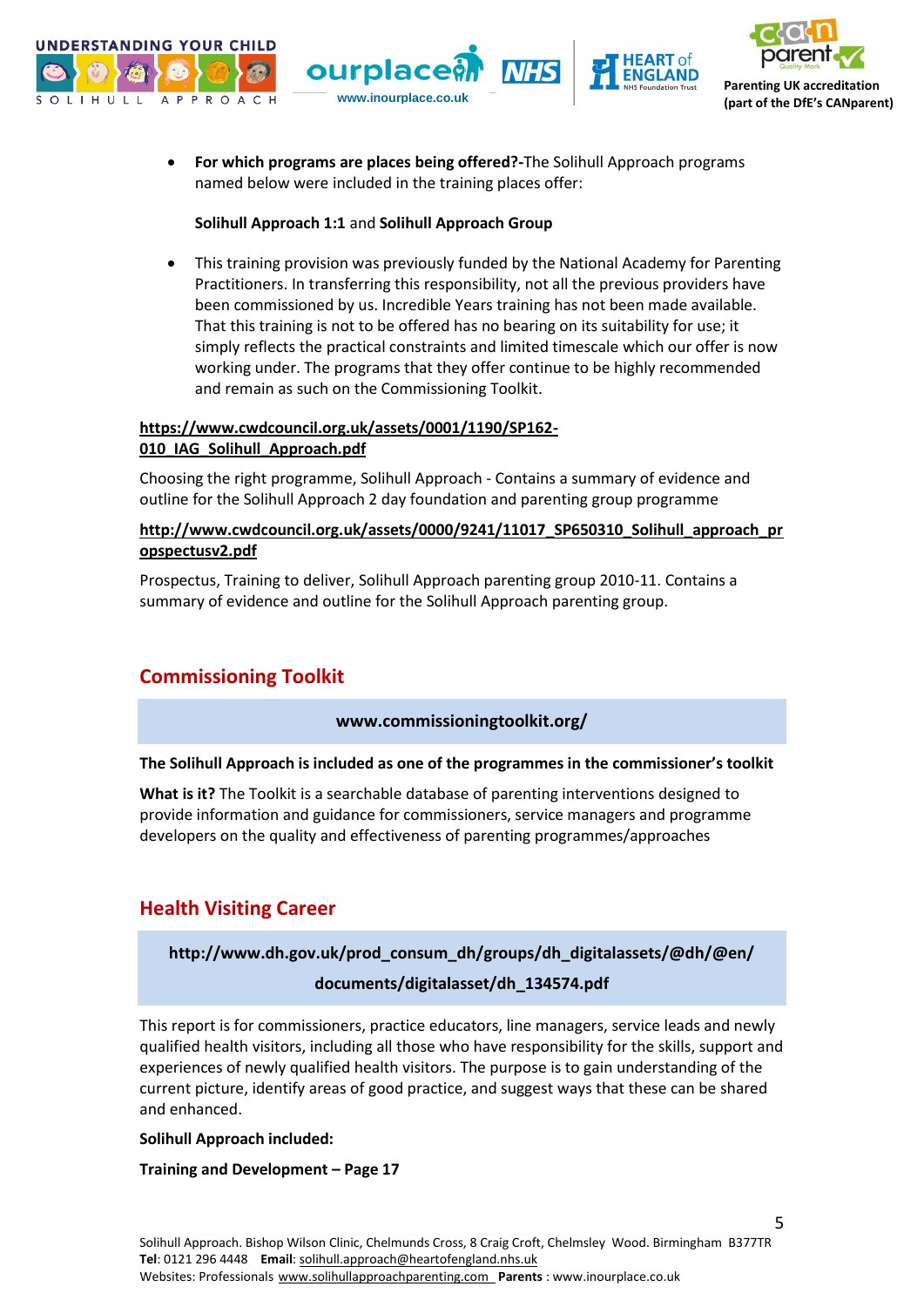





**Parenting UK accreditation** 

More specific training will be required for tools, models and care packages of choice in any given local organisation. For example:

- Ages and Stages Questionnaires
- **Solihull Approach**
- Preparation for Pregnancy Birth and Beyond
- Motivational Interviewing
- Solution Focused Therapy
- Promotional Interviewing

#### **A health visiting career – Page 18**

A Health Visiting Career 18 Following feedback from the health visiting teams and higher education institutions in West Midlands, a two day interactive experience has been developed called MARSIS. It combines learning from **Solihull Approach,** Motivational interviewing and Restorative supervision. It allows professionals to leave with a clear clinical application of the skills from these programmes without the current time commitment. It is particularly aimed at less experienced staff, so would be ideal for newly qualified health visitors to complete in the first two years in post.

## **Health Visiting Service Specification 2014/15**

**<http://www.england.nhs.uk/wp-content/uploads/2014/03/hv-serv-spec.pdf>**

#### **Page 9**

**3.1.2. The key objectives of the health visiting service are to:**

**d. Promote secure attachment, positive maternal mental health and parenting skills using evidence based assessments and effective interventions - specifically NBO and NBAS, evidence based groups to promote parenting e.g. Webster-Stratton and language e.g. Hanan, effective home visiting using Solihull approach and motivational interviewing;**

**e. Identify and support those who need**

#### **Page 9/10**

**3.1.3. The remit of the health visiting service will include:**

- **Through health visitors' use of their knowledge of the evidence base and skills as trained public health practitioners, this will entail:**
	- o **Working with parents, using well evidenced, strengths based approaches e.g. motivational interviewing and Solihull approach to**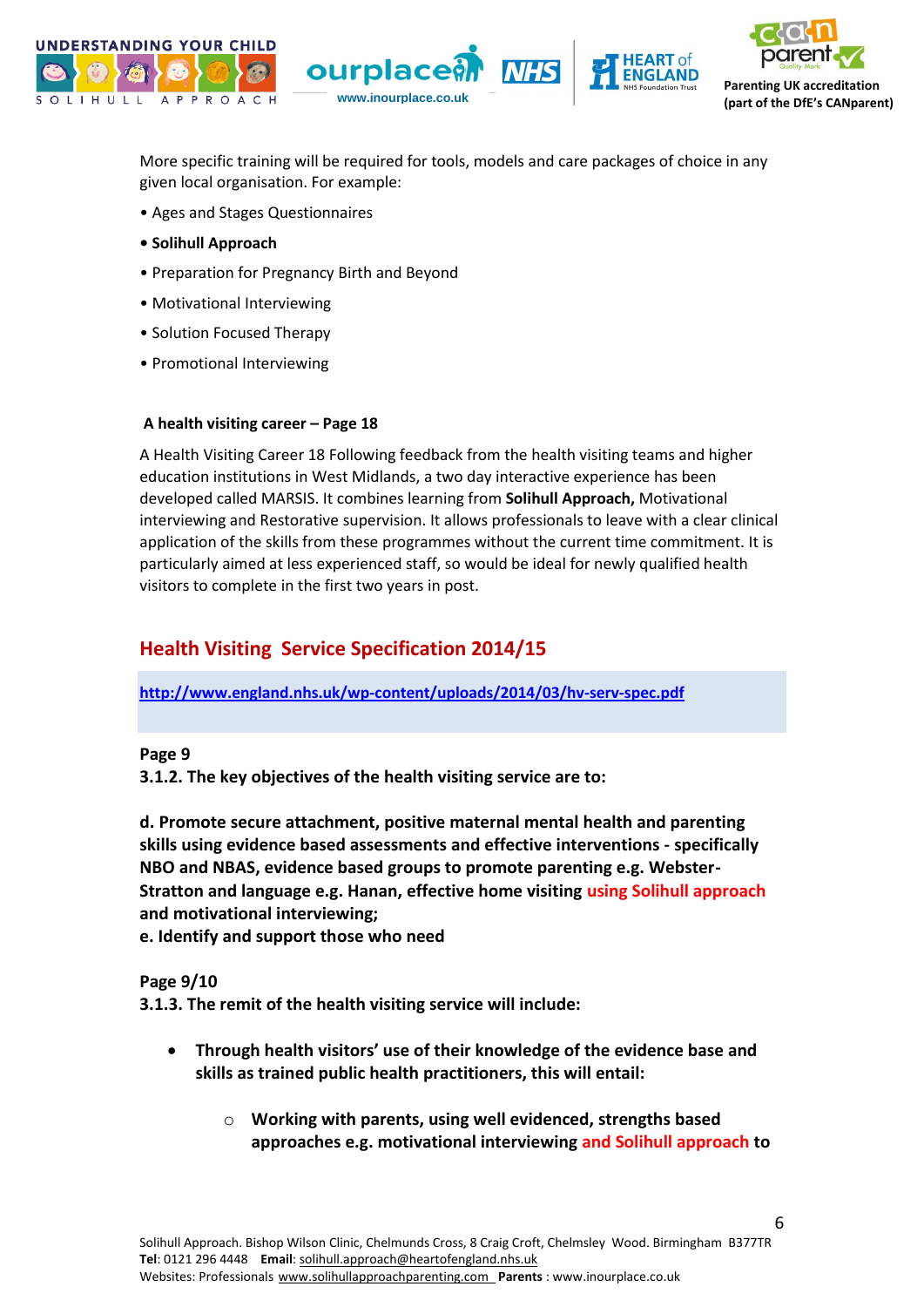







**promote positive lifestyle choices and support positive parenting practices to ensure the best start in life for the child;**

## **Institute of Health Visiting**



**A National Framework: for continuous Professional Development for Health Visitors – Standards for the High Impact Areas for Early Years 2015**

[http://www.ihv.org.uk/uploads/National%20Framework%20for%20CPD.](http://www.ihv.org.uk/uploads/National%20Framework%20for%20CPD.pdf) [pdf](http://www.ihv.org.uk/uploads/National%20Framework%20for%20CPD.pdf)

**The framework sets out the importance of CPD and identifies guiding principles that should be part of all post qualifying training and development provided for health visitors. It outlines best practice and standards that promote expected knowledge, skills and attitudes in health visitors practice in the delivery of the High Impact Areas for Early Years (DH,2014a).**

**The Solihull Approach contributed the content of the document and is also referred to within the contents.**

Page 25 Education Standard 1 - Transition to Parenthood (& the early weeks)

### **KNOWLEDGE**

The delivery of a continuing professional development programme must ensure that health visitors have core knowledge to be able to understand:

• 11. Universal one to one approaches to support home visiting during pregnancy and early infancy e.g. Promotional Guide system, Family Partnership Model, **Solihull Approach.**

## **Infant Mental Health: Framework for Northern Ireland April 2016 'Supporting the best start in life'**

**Promoting positive social and emotional development from pre-birth to 3 years**

http://www.publichealth.hscni.net/sites/default/files/IMH%20Plan%20A pril%202016\_0.pdf

### **Page 34**

#### **The framework aims:**

 **to ensure commissioners and policy makers are fully informed of the latest**  evidence and interventions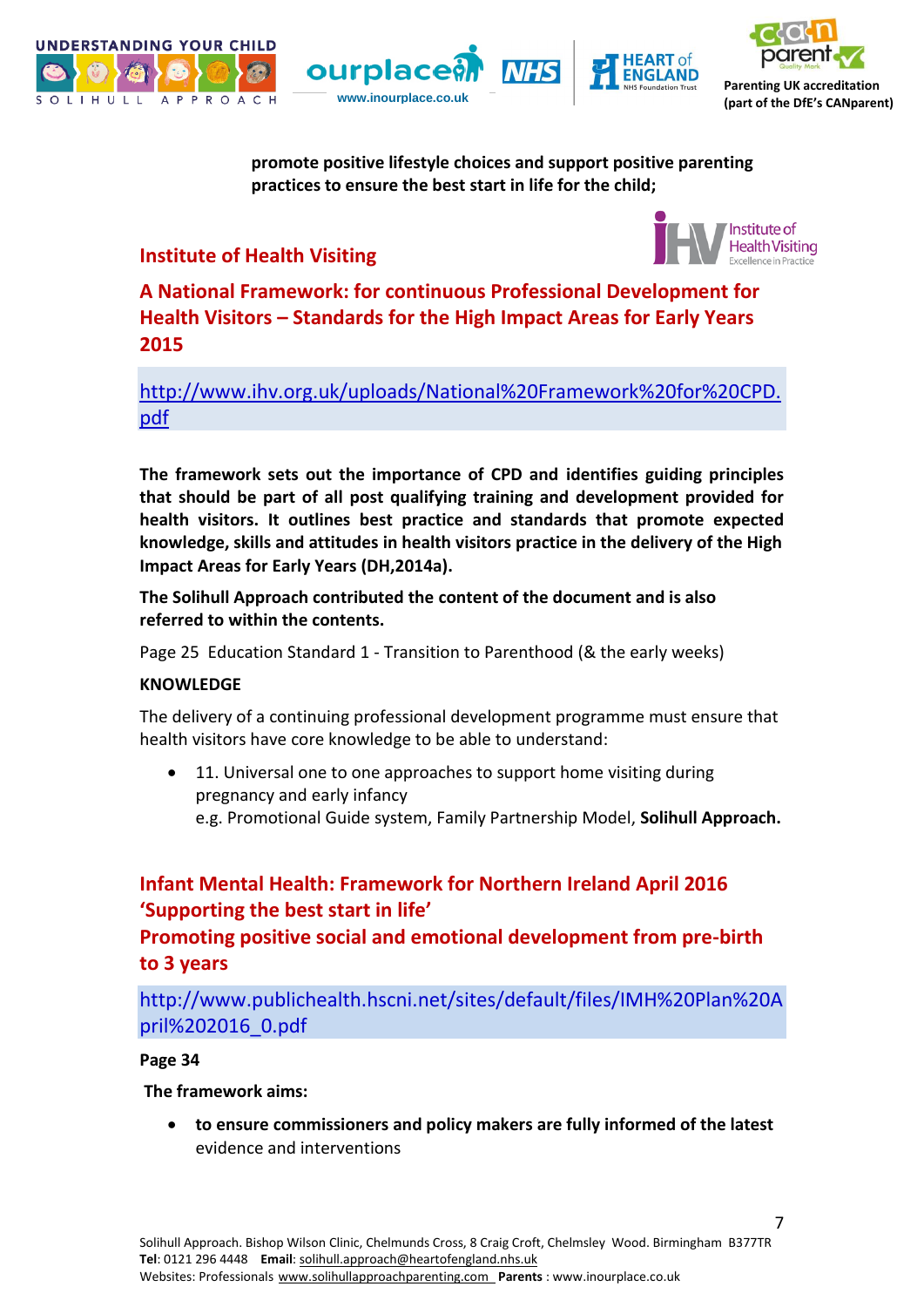





- are supported to make the most appropriate decisions based on this knowledge
- ensure all children have the best start in life
- prioritise and support the development of positive social and emotional wellbeing

#### **Page 29**

The report states that 'Commitment has already been made to supporting infant mental health training including the Solihull Approach ….'

#### **Page 34**

## **The Solihull Approach is identified as part of the Workforce Development: Key Actions**

- Expansion of the Solihull Approach and Solihull Approach Plus training across the region targeting 1500 health and social care practitioners to complete training and attend practice network meeting. Training for Trainers model used
- This will be further complemented through Solihull Early Intervention Combined Foundation and Ante Natal training programme Transformation Programme supporting Midwives taking part in group based ante natal care and education.
- DE also funding the roll out of Solihull training across Department of Education all Sure Starts in NI.
- Development of a regional Solihull Approach Plan. PHA/Trusts
- Introduce teaching of Solihull Approach to Health Visiting Postgraduate students.

## **OTHER DOCUMENTS**

#### **Graham Allen Report: Early Intervention the Next Steps – Part 2**

#### **Launched July 2011**

An Independent Report to Her Majesty's Government. Graham Allen MP

The Solihull Approach has been included in a case example of good practice in Northern Ireland.

**Transforming Health Outcomes for Children and Families Through Early Implementer Mobilisation: A collection of achievements, learning and insights from the Department of Health's Early Implementer Site Mobilisation Programme 2011-13**

**Case example of using Solihull Approach in Antenatal visits in Blackpool** (Blackpool Teaching Hospitals NHS Foundation Trust) as part of Early Implementer Site Programme]

"Doing the Antenatal contact has made a huge impact on building positive relationships with parents; it breaks the initial barrier and develops rapport and is the starting point that